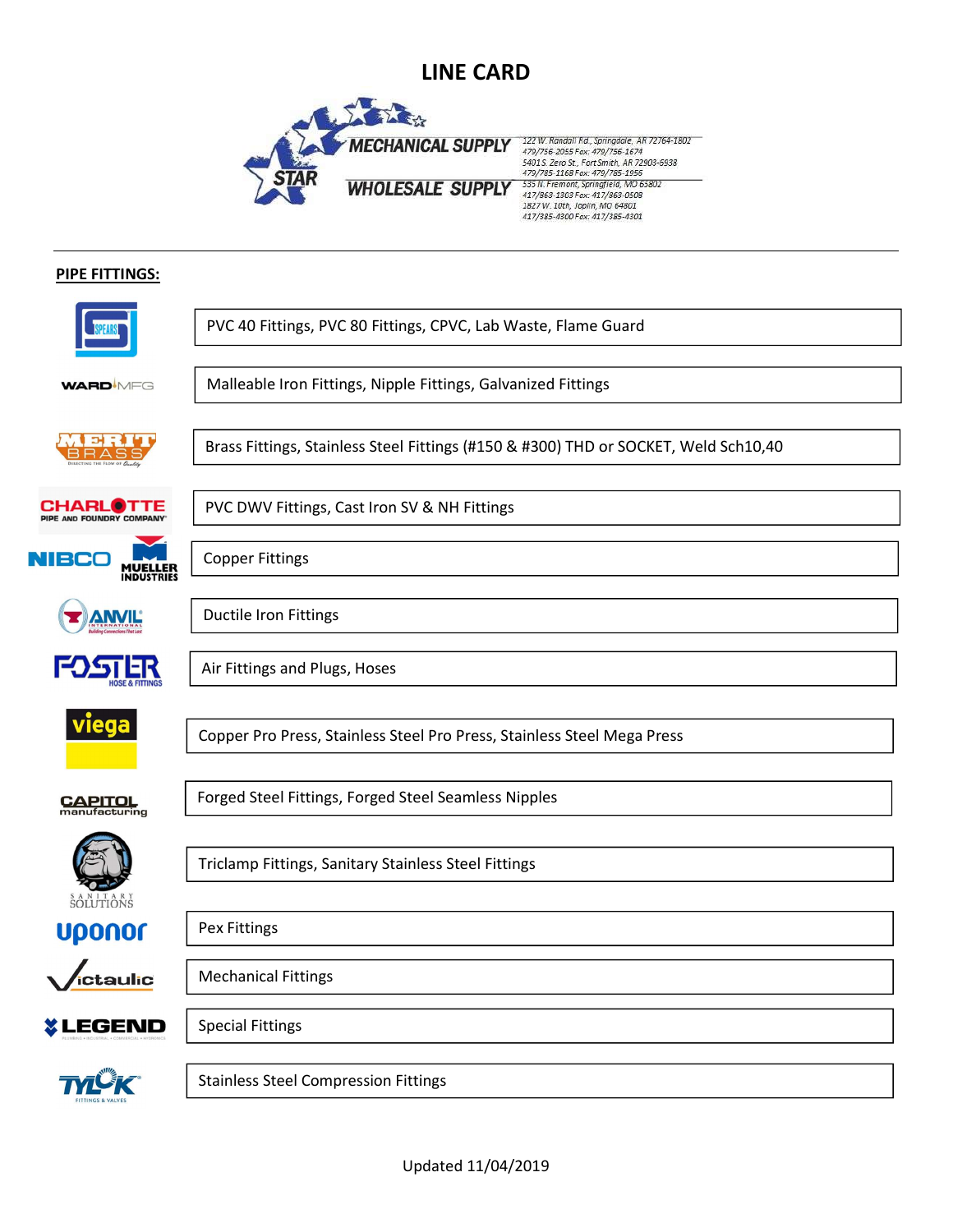### Valves, Backflow Preventers, Gauges:

| NIBCO                                 | Brass Valves, Bronze Valves, Carbon Steel Valves, PVC Valves, Stainless Steel Valves, Bronze Check<br>Valves, Butterfly valves, Cast Iron Valves |
|---------------------------------------|--------------------------------------------------------------------------------------------------------------------------------------------------|
| ``Apollo* <u></u><br><b>Valves</b>    | Brass Valves, Bronze Valves, Carbon Steel Valves, Stainless Steel Valves, Butterfly, Check Valves                                                |
| <b>WATTS®</b>                         | Backflow Preventers, Dual Check Valves, Vacuum Relief Valves, T&P Valves                                                                         |
| ZURN.                                 | Backflow Preventers, Pressure Reducing Valves                                                                                                    |
| <b>SHARPE</b>                         | Stainless Steel Three-Piece Valves, Ball & Gate Valves                                                                                           |
| <b>K KECKLEY</b>                      | Strainers, Wye Strainers, Valves                                                                                                                 |
| m<br>NORTH AMERICA                    | Stainless Steel Valves, Carbon & Bronze, Electric & Pneumatic Actuated Valves                                                                    |
| <b>cimberio</b>                       | <b>Copper Press Valves</b>                                                                                                                       |
| <b>GLADIATOR</b><br>VALVES & FITTINGS | Stainless Steel Valves, Bronze Valves                                                                                                            |
| SMITH-COOPER'<br>INTERNATIONAL        | <b>Fire Protection Valves</b>                                                                                                                    |
|                                       | Gauges, Ammonia Gauges                                                                                                                           |

## Hangers, Clamps, Straps, Studs, Escutcheons, and Supports:

| <b>Sioux of</b><br>Chief          | Copper Straps & Studs, DWV Support, Pipe Support                                                                          |
|-----------------------------------|---------------------------------------------------------------------------------------------------------------------------|
| <u>ELITE</u><br><b>COMPONENTS</b> | Rings Hangers, Clevis Hangers, Beam Clamps, Riser Clamps, Straps & Studs, Unistrut Hangers,<br>Auto Grip Hangers, U-Bolts |
| <b>IDEAL</b><br><b>TRIDO</b>      | <b>Hose Clamps</b>                                                                                                        |
| <i><b>ROOST</b></i><br>SYSTEMS    | Roof Supports, Roller Supports                                                                                            |
| <b>SAMMYS</b>                     | Wood, Steel Anchors and Screws                                                                                            |
| STEPHENS<br>UONES(<br>We Got It-  | Straps, Escutcheons, Support Straps                                                                                       |
|                                   | <b>Cushioned Clamps</b>                                                                                                   |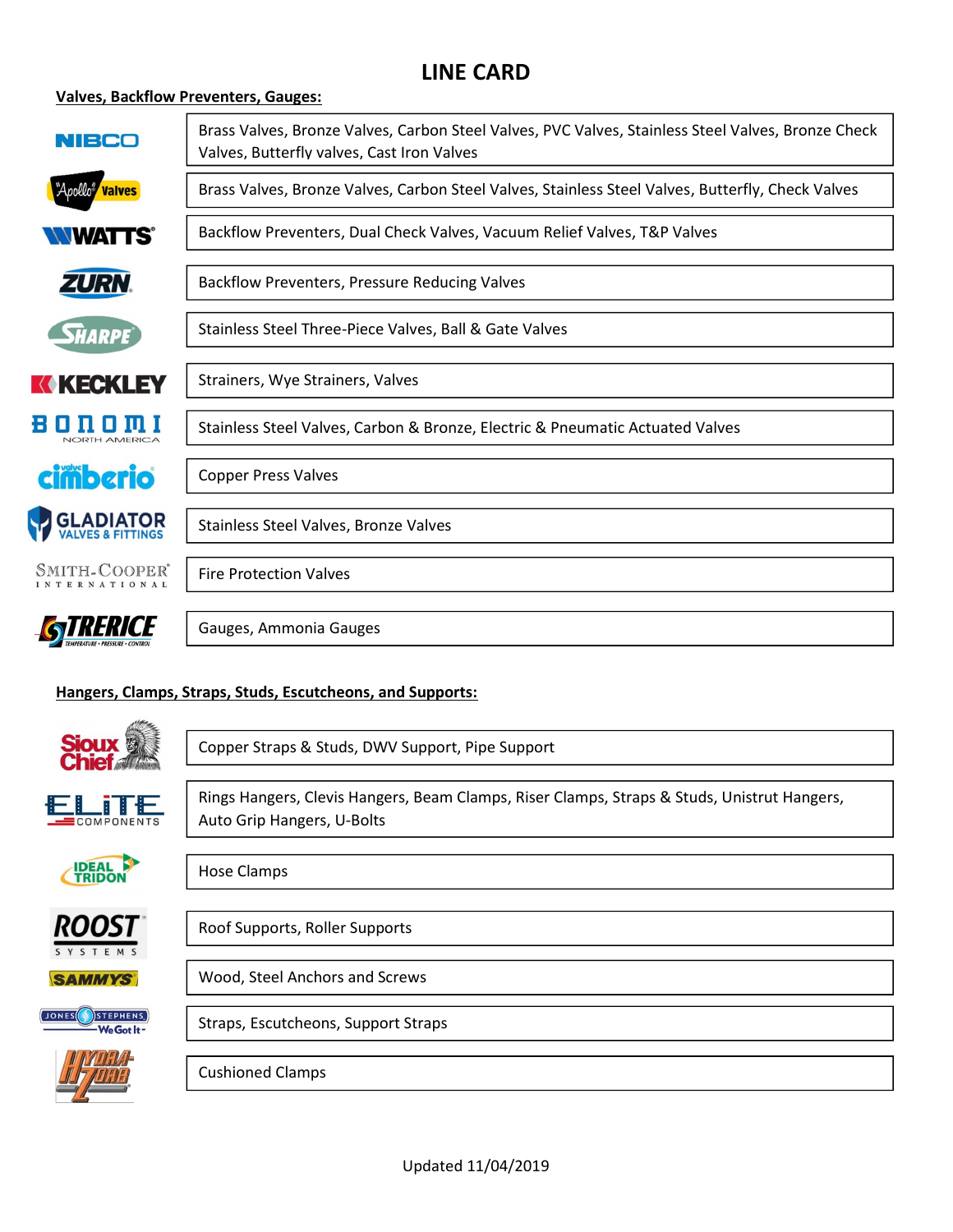#### Pumps and Disposals:

| Little GIANT                               | Pumps, Basins & controls - Sewage, Sump                  |
|--------------------------------------------|----------------------------------------------------------|
| Liberty Pumps                              | Sump Pumps, Sewage Pumps, Basins & Controls              |
| <b>Bell &amp; Gossett</b><br>a xylem brand | Pumps, Circulators, Heat Exchangers, Hydronic Assemblies |
| <b>Taco</b>                                | Cast Iron Pumps                                          |
| <b>GRUNDFOS</b>                            | <b>Booster Pumps</b>                                     |
| Tools:                                     |                                                          |
| <b>DEWAI</b>                               | Drill Bits, Blades                                       |
| <b>Milwaukee</b>                           | Pipe Cutters, Impact Drills, and More                    |
| <b>LENOX<sup>4</sup></b>                   | <b>Blades and Hose Saws</b>                              |
|                                            | Vise Grips and Clamps                                    |
| <b>RIDGID</b>                              | Wrenches, Pipe Threading Machines, Pipe Cutters          |

#### Fire Protection:



#### Chemicals, Tape, Gas:



Glue, Primers



Lubricants, Pipe Dope

PTFE Tape, Thread Sealant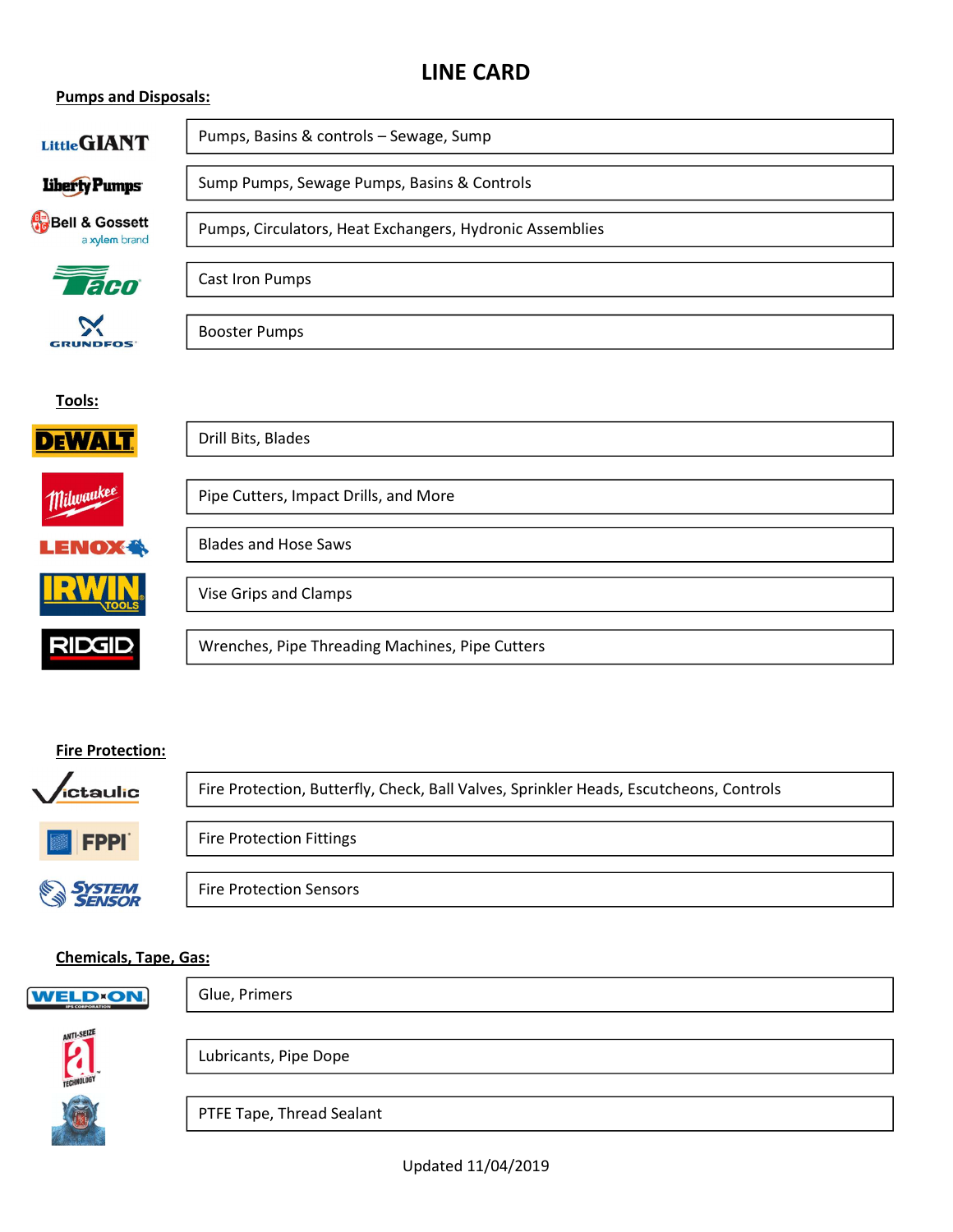

Lubricant, Degreaser

### Water Heaters:



#### Hydrants & Access Doors:

Æ



|         | Test Ball Plugs, Test Plugs                    |
|---------|------------------------------------------------|
| Ferrico | Rubber Couplings, Rubber Caps, Rubber Reducers |
| MISSION | <b>Cast Iron Rubber Couplings</b>              |
|         | <b>Cast Iron Rubber Couplings</b>              |